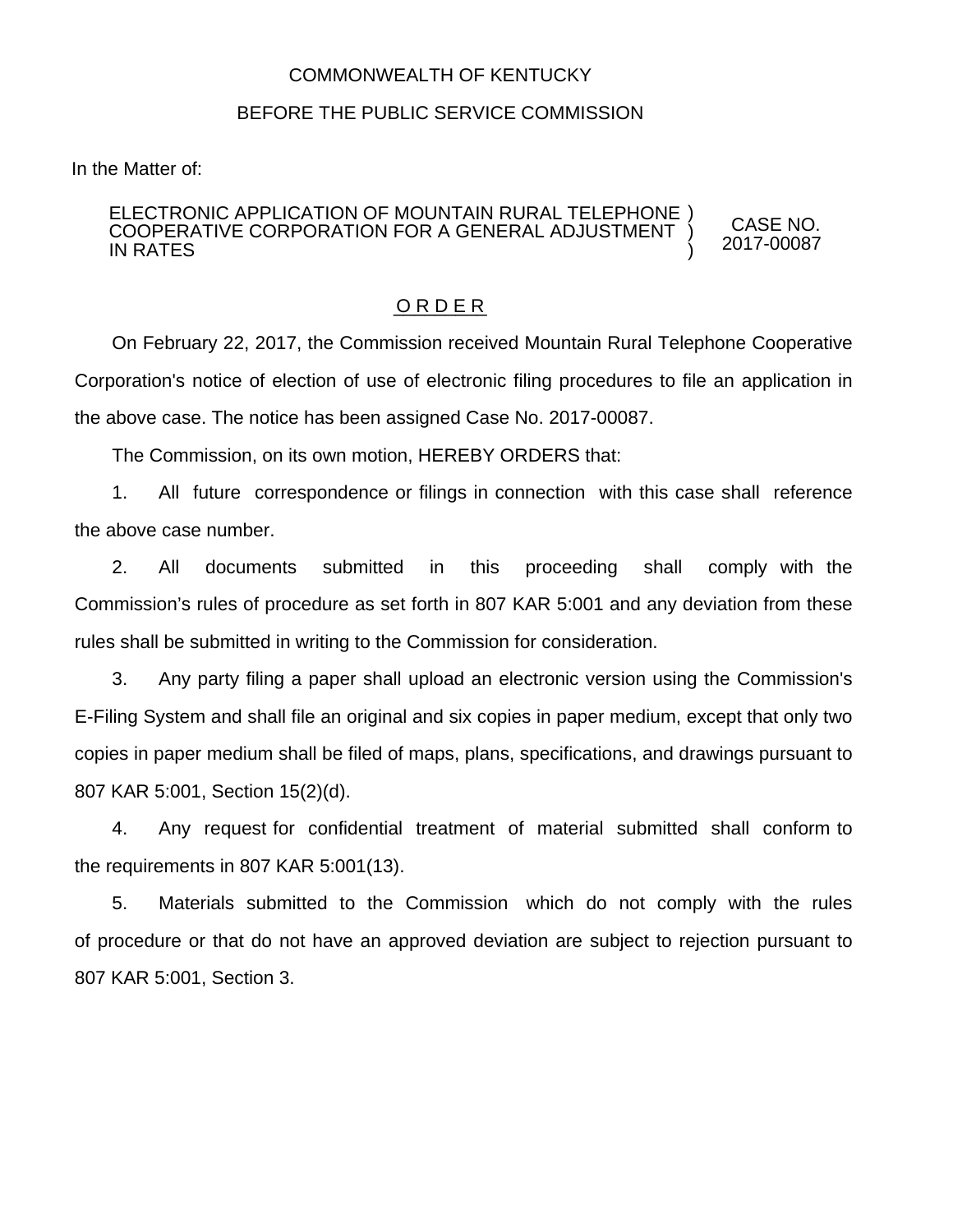By the Commission



ATTEST:

alina R. Mathews

Executive Director

Case No. 2017-00087